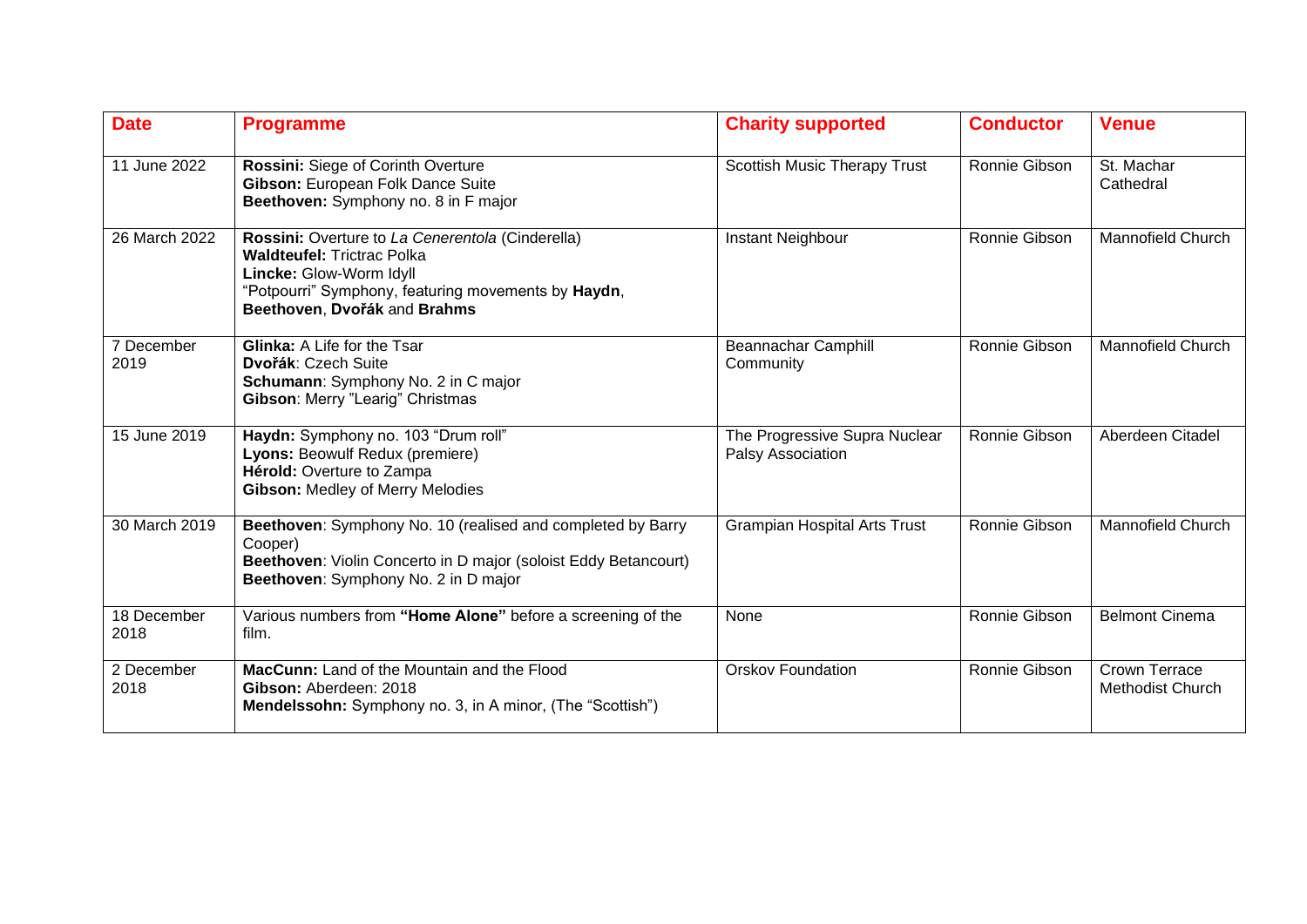| 16 June 2018        | Mozart: Overture: The Marriage of Figaro<br><b>Rossini: Selection from William Tell</b><br>Beethoven: Overture: Leonore<br>Massenet: Le Cid                                                           | Maggie's Aberdeen.                  | Ronnie Gibson | <b>Mannofield Church</b>                 |
|---------------------|-------------------------------------------------------------------------------------------------------------------------------------------------------------------------------------------------------|-------------------------------------|---------------|------------------------------------------|
| 17 March 2018       | <b>Rossini:</b> Overture to The Barber of Seville<br>Schubert: Symphony no. 8, The "Unfinished"<br>Beethoven: Symphony no. 6, "Pastoral"<br>To hear the recording made by Eric Crockart, click here   | Grampian Women's Aid.               | Ronnie Gibson | St. Machar<br>Cathedral                  |
| 18 November<br>2017 | <b>Beethoven:</b> Die Weihe des Hauses<br>Delibes: Suite d'Orchestre: "Sylvia"<br>'76 Trombones' from The Music Man - in memory of Dick Vote<br>Schumann: Symphony no.3                               | <b>ITP Support Association</b>      | Ronnie Gibson | Midstocket Church                        |
| 11 November<br>2017 | Schumann: Symphony no.3                                                                                                                                                                               | St. Andrew's Cathedral,<br>Aberdeen | Ross Hartley  | St. Andrew's<br>Cathedral                |
| 11 June 2017        | Humperdinck: Hansel and Gretel Overture<br>Grieg: Peer Gynt suite no. 2<br>Grieg: Peer Gynt suite no. 1<br><b>Dukas: The Sorcerer's Apprentice</b><br>Liszt: Hungarian Rhapsody no. 2                 | <b>MND Scotland</b><br>Walk-ability | Ross Hartley  | Crown Terrace<br><b>Methodist Church</b> |
| 25 March 2017       | Cherubini: Overture to Les Deux Journées<br>German: Three Dances, Henry VIII<br>Handel: Arm, Arm ye Brave, from Judas Macabaeus (soloist<br>Alastair McKinlay)<br>Haydn Symphony no. 101, "The Clock" | <b>Medecins sans Frontieres</b>     | Ronnie Gibson | <b>Westhill Community</b><br>Centre      |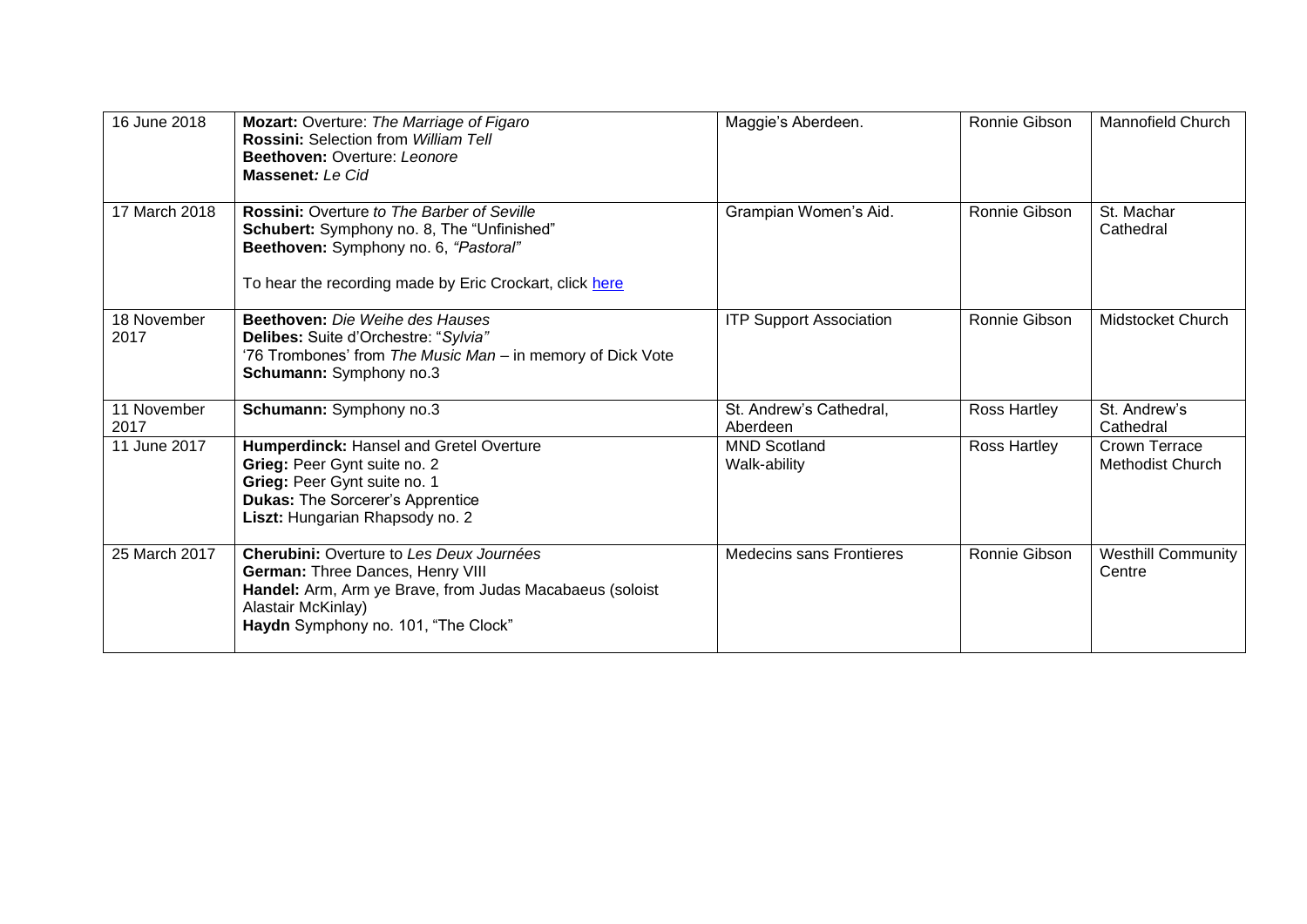| 26 November   | <b>Mendelssohn: The Hebrides</b>                              | <b>ACIS YOUTH and Alzheimer's</b>      | Ronnie Gibson       | St. Machar          |
|---------------|---------------------------------------------------------------|----------------------------------------|---------------------|---------------------|
| 2016          | Schumann: Piano Concerto in A minor (soloist Graham           | Research UK                            |                     | Cathedral           |
|               | MacDonald)<br>Mussorgsky: Night on Bald Mountain              |                                        |                     |                     |
|               | Gibson: Rhapsody on Scottish Themes                           |                                        |                     |                     |
|               | Beethoven: Symphony No. 5 in C minor                          |                                        |                     |                     |
|               |                                                               |                                        |                     |                     |
|               | To hear the recording made by Eric Crockart, click here       |                                        |                     |                     |
| 5 November    | Beethoven Symphony no 5 in C minor                            | St. Andrew's Cathedral,                | Ronnie Gibson       | St. Andrew's        |
| 2016          |                                                               | Aberdeen                               |                     | Cathedral           |
| 4 June 2016   | <b>Donizetti Overture to Don Pasquale</b>                     | Friends of ANCHOR (Aberdeen            | Ronnie Gibson       | St. Machar          |
|               | <b>Gounod Ballet Music from Faust</b>                         | and North Centre for                   |                     | Cathedral           |
|               | <b>Morricone 'Gabriel's Oboe' from The Mission</b>            | Haematology, Oncology and              |                     |                     |
|               | Dvořák Symphony No 8 in G major                               | Radiotherapy)                          |                     |                     |
|               |                                                               |                                        |                     |                     |
|               | To hear the recording made by Eric Crockart, click here       |                                        |                     |                     |
|               | To see the photos taken by Janice McKinlay, click here        |                                        |                     |                     |
| 13 March 2016 | <b>Glinka</b> Ruslan and Ludmilla Overture                    | <b>Grampian Cardiac Rehabilitation</b> | <b>Scott Wilson</b> | <b>Holburn West</b> |
|               | Dvořák: The Noon Witch: Symphonic Poem                        | Association                            |                     | Church              |
|               | Beethoven Symphony no 1 in C major                            |                                        |                     |                     |
| 6 December    | <b>Suppé Poet and Peasant Overture</b>                        | Aberlour                               | Scott Wilson        | St. Mary's          |
| 2015          | <b>Grieg Sigurd Jorsalfar</b>                                 |                                        |                     | Episcopal Church    |
|               | Tchaikovsky Symphony No. 1 in G minor "Winter Daydreams"      |                                        |                     |                     |
| 7 June 2015   | Schubert Music for the ballet "Rosamunde, princess of Cyprus" | Stonehaven Town Hall Trust and         | David Hanton        | Stonehaven Town     |
|               | Dvořák Slavonic Dances (opus 46) nos. 1 to 4.                 | Deaf Blind Scotland                    |                     | Hall                |
|               | Brahms Serenade no. 1 in D major (first and last movements)   |                                        |                     |                     |
|               |                                                               |                                        |                     |                     |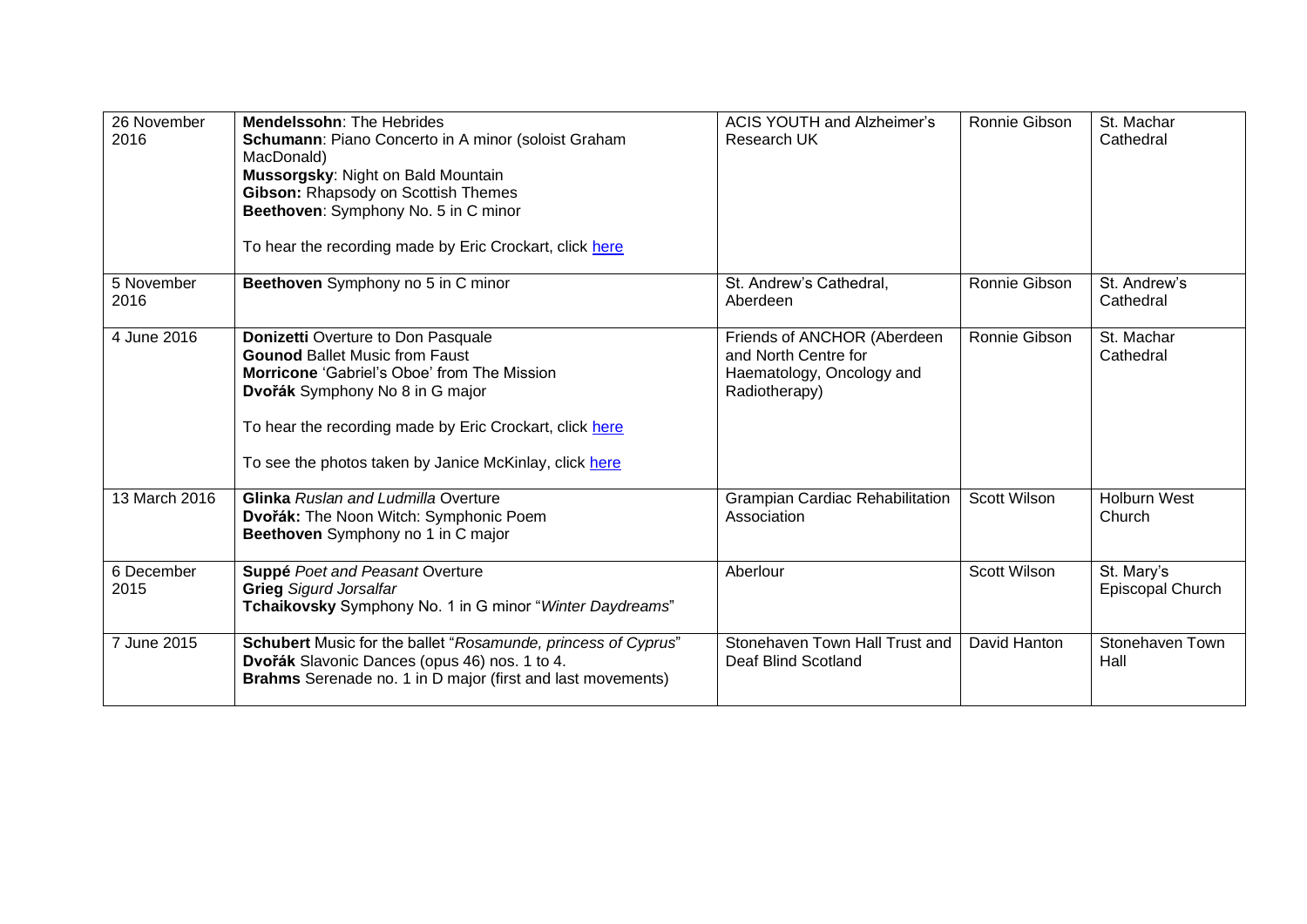| 28 March, 2015      | <b>Beethoven</b> Egmont Overture<br>Beethoven Piano concerto no. 4 in G major (soloist Robertas<br>Lozinskis)<br>Bizet L'Arlésienne Suite no. 1<br>Bizet L'Arlésienne Suite no. 2<br>To hear the recording made by Eric Crockart, click here                                         | Samaritans                                                              | David Hanton  | St. Machar<br>Cathedral                  |
|---------------------|--------------------------------------------------------------------------------------------------------------------------------------------------------------------------------------------------------------------------------------------------------------------------------------|-------------------------------------------------------------------------|---------------|------------------------------------------|
| 7 December,<br>2014 | <b>Strauss The Beautiful Blue Danube</b><br>Sibelius Karelia suite<br><b>Sibelius Finlandia</b><br>Haydn Symphony no. 104 in D major, the "London"<br>To hear the recording made by Eric Crockart, click here                                                                        | <b>EMMS</b> International                                               | David Hanton  | <b>Holburn West</b><br>Church            |
| 8 June, 2014        | Offenbach: Overture to 'Orpheus in the Underworld'<br>Mozart: Symphony no. 31 in D (The 'Paris')<br>Saint-Saëns: Bacchanale from 'Samson and Delilah'<br>Gibson: Rhapsody on Scottish Themes<br>Bizet: Carmen Suite No. 1<br>To hear the recording made by Eric Crockart, click here | Stonehaven Dialysis Unit Fund<br><b>Stonehaven Town Hall Trust</b>      | Ronnie Gibson | Stonehaven Town<br>Hall                  |
| 23 March, 2014      | <b>Bizet: Overture to Dr. Miracle</b><br>Gibson: Rhapsody on Scottish Themes<br>Beethoven: Symphony no. 7<br>To hear the recording made by Eric Crockart, click here.                                                                                                                | Archway                                                                 | Ronnie Gibson | <b>Holburn West</b><br>Church            |
| 1 December,<br>2013 | <b>Borodin: Overture to Prince Igor</b><br>Glinka: Kamarinskaya: Fantasy on Two Russian Themes<br><b>Balakirev: Overture on Three Russian Themes</b><br>Tchaikovsky: The Nutcracker Suite                                                                                            | ERIC - Education and<br>Resources for Improving<br>Childhood continence | Ronnie Gibson | Crown Terrace<br><b>Methodist Church</b> |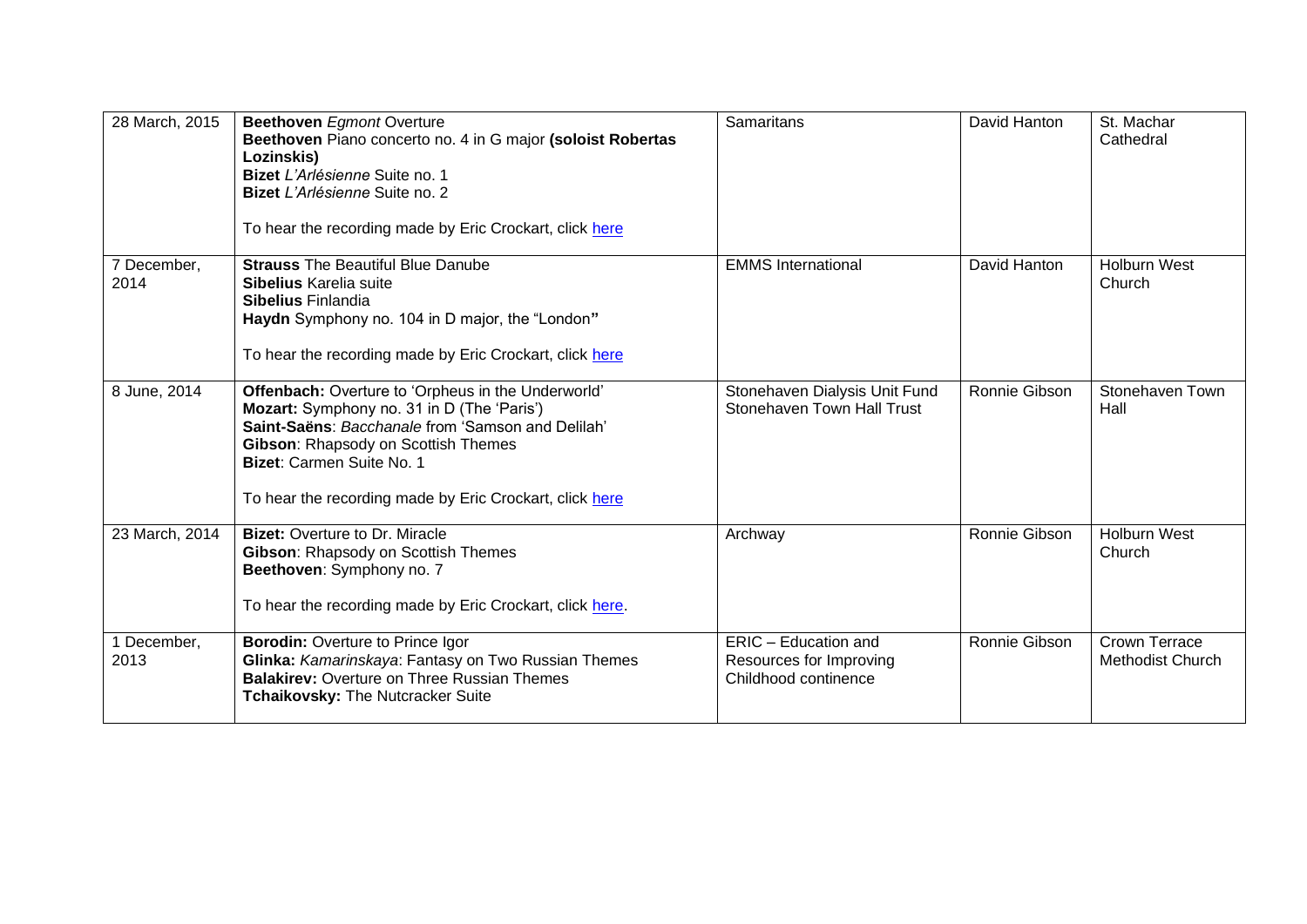| 9 June, 2013        | Schumann: Overture, Scherzo and Finale<br>Shostakovich: Piano Concerto no. 2 (soloist Richard Bailey)<br><b>Sullivan: "The Gondoliers"</b><br>To hear the recording made by Eric Crockart, click here.           | Instant Neighbour                              | Ronnie Gibson | St. Machar<br>Cathedral                         |
|---------------------|------------------------------------------------------------------------------------------------------------------------------------------------------------------------------------------------------------------|------------------------------------------------|---------------|-------------------------------------------------|
| 23 March, 2013      | Mendelssohn: Overture to Ruy Blas<br>Ravel: Pavane pour une Infante Défunte<br><b>Liszt: Les Preludes</b><br>Schubert: Symphony No 4 in C minor ("The Tragic")                                                   | Stonehaven Town Hall Trust                     | Ronnie Gibson | Stonehaven Town<br>Hall                         |
| 9 December<br>2012  | Humperdinck: Hansel and Gretel<br><b>Moszkowski: Four Spanish Dances</b><br>Elgar: Salut d'Amour<br>Beethoven: Symphony No. 8 in F major                                                                         | Home-Start                                     | Ronnie Gibson | Crown Terrace<br><b>Methodist Church</b>        |
| 3 June 2012         | Weber: Overture: Euryanthe<br>Grieg: Piano concerto in A minor (soloist George Todica)<br>Dvořák: Symphony No. 8 in G major<br>To hear the recording made by Eric Crockart, click here.                          | <b>Fragile X Society</b>                       | Paul Tierney  | St. Machar<br>Cathedral                         |
| 24 March 2012       | Beethoven: Overture: Die Geschnöpfe des Prometheus<br>Vaughan Williams: Fantasia on Greensleeves<br>Bizet: Symphony No. 1 in C major                                                                             | Aberdeen Methodist Church<br>and Aberdeen YMCA | Paul Tierney  | <b>Crown Terrace</b><br><b>Methodist Church</b> |
| 11 December<br>2011 | Beethoven: Overture "Coriolanus"<br>Binge: An Elizabethan Serenade<br>Williams: Variations on Welsh Nursery Rhymes<br>Vaughan Williams: Five Variants on Dives and Lazarus<br>Haydn: Symphony No. 99 in Eb major | Osonodompe Village Clinic<br>Project, Ghana.   | Paul Tierney  | Crown Terrace<br><b>Methodist Church</b>        |
| 18 June 2011        | Tierney: A Birthday Overture<br>Vaughan Williams: The Lark Ascending<br><b>Warlock: Capriol Suite</b><br>Beethoven: Symphony No. 3 in Eb major, 'Eroica"                                                         | <b>The Samaritans</b>                          | Paul Tierney  | St. Machar<br>Cathedral                         |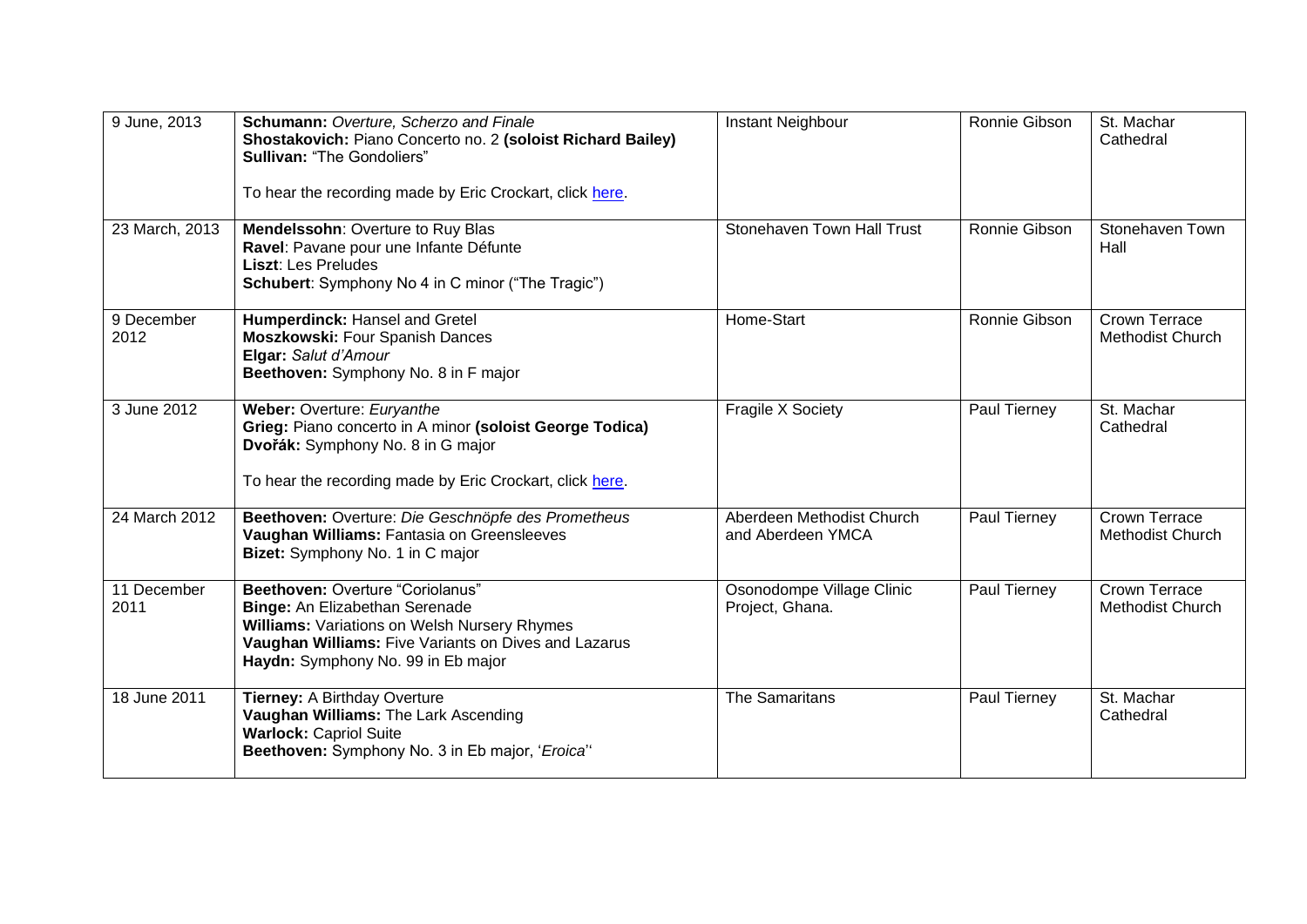| 5 December<br>2010  | Rossini: Overture 'Tancredi'<br><b>Strauss: Tritsch-Tratsch Polka</b><br><b>Strauss: Radetzky March</b><br>Schubert: Symphony no. 3 in D major<br><b>Strauss: Pizzicato Polka</b><br><b>Strauss: Thunder and Lightning Polka</b> | <b>CRUSE</b>                                                             | Paul Tierney | <b>Crown Terrace</b><br><b>Methodist Church</b> |
|---------------------|----------------------------------------------------------------------------------------------------------------------------------------------------------------------------------------------------------------------------------|--------------------------------------------------------------------------|--------------|-------------------------------------------------|
| 19 June 2010        | Weber: Overture - Oberon<br>Sibelius: Karelia Suite<br>Beethoven: Symphony No. 6, 'Pastoral'                                                                                                                                     | Different Strokes (N E Scotland)                                         | Paul Tierney | High Church, Hilton                             |
| 21 March 2010       | Mozart: Overture: Idomeneo<br><b>Peter Maxwell Davies: Five Klee Pictures</b><br>Mendelssohn: Symphony No. 4, The 'Italian'                                                                                                      | <b>Disasters Emergency</b><br>Committee (DEC) Haiti<br>Earthquake Appeal | Paul Tierney | <b>Crown Terrace</b><br><b>Methodist Church</b> |
| 29 November<br>2009 | Nicolai: Overture - The Merry Wives of Windsor<br>Tierney: Black Triptych<br>Brahms: Variations on a Theme of Haydn<br>Haydn: Symphony No. 103, 'Drum Roll'                                                                      | <b>Alzheimer Scotland</b>                                                | Paul Tierney | High Church, Hilton                             |
| 7 June 2009         | Haydn: Symphony no. 92, "Oxford"<br>Tierney: Black Triptych (world premiere)<br>Vaughan Williams: A London Symphony                                                                                                              | Medair                                                                   | Paul Tierney | St. Machar<br>Cathedral                         |
| 29 March 2009       | Rossini: The Italian Girl in Algiers<br><b>Britten: Soirées Musicales</b><br>Beethoven: Symphony No 4 in Bb major                                                                                                                | <b>Children's Hospice Association</b><br>Scotland (CHAS)                 | Paul Tierney | Ashdale Hall,<br>Westhill                       |
| 22 February<br>2009 | Open Day - assorted favourites from the movies                                                                                                                                                                                   |                                                                          | Paul Tierney | Recreation Hall,<br>Woodend Hospital            |
| 30 November<br>2008 | Tchaikowsky: Capriccio Italien<br>Borodin: In the Steppes of Central Asia<br>Mussorgsky: A Night on the Bald Mountain<br>Tchaikowsky: Symphony no. 2, "The Little Russian"                                                       | Aberdeen Cyrenians                                                       | Paul Tierney | Crown Terrace<br><b>Methodist Church</b>        |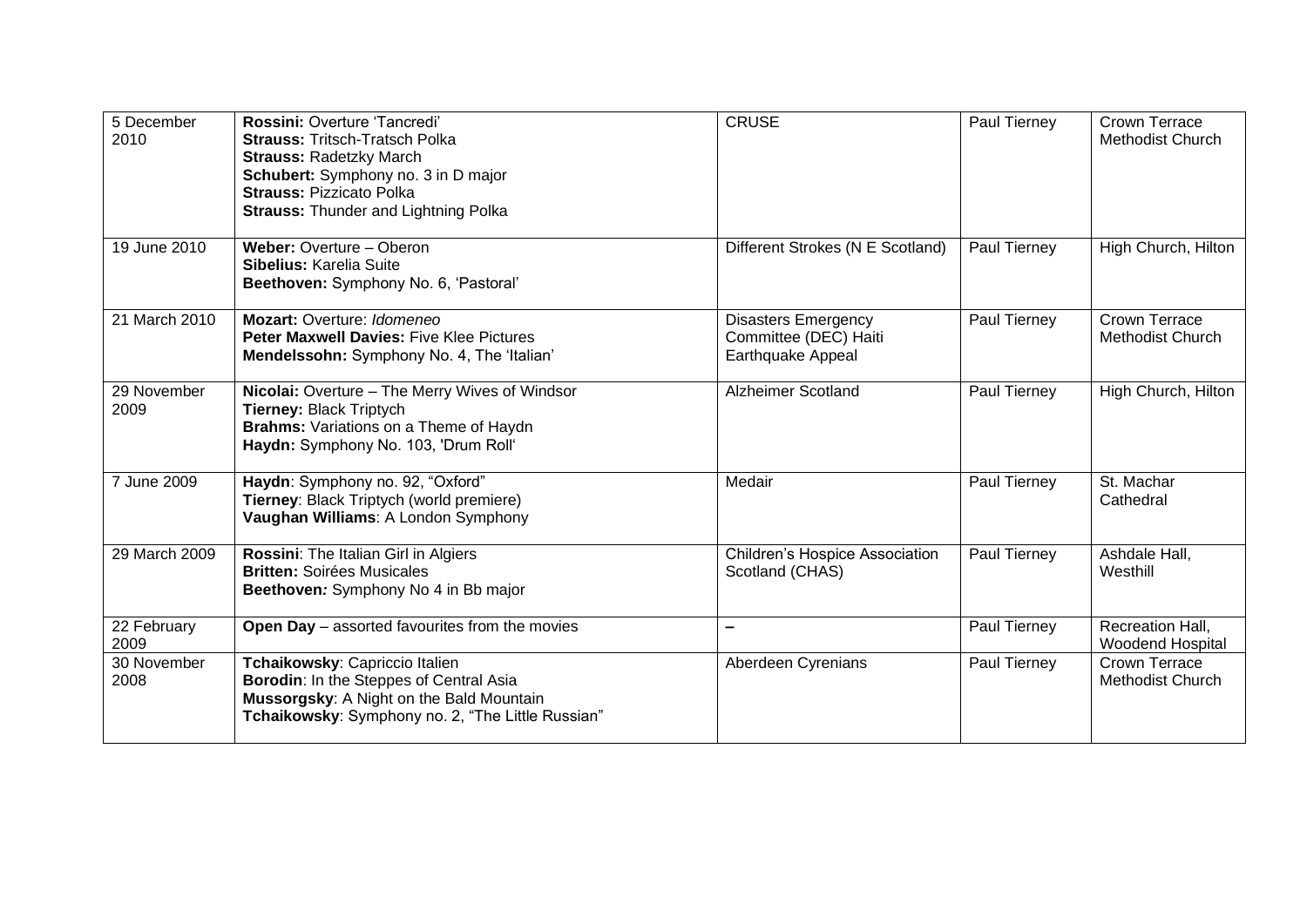| 8 June 2008         | Mendelssohn: The Hebrides (Fingal's Cave)<br>Tomlinson: Suite of English Folk Dances<br>Schumann: Symphony no. 4 in D minor                                                           | Botshabelo - A Place of Refuge               | Paul Tierney | <b>Crown Terrace</b><br>Methodist Church |
|---------------------|---------------------------------------------------------------------------------------------------------------------------------------------------------------------------------------|----------------------------------------------|--------------|------------------------------------------|
| 9 March 2008        | <b>Rossini: Overture: The Barber of Seville</b><br>Schubert: Symphony no. 8 in B minor, The "Unfinished"<br>Bizet: L'Arlesienne (the girl from Arles), Suite no. 1                    | Osonodompe Village Clinic<br>Project, Ghana. | Paul Tierney | Crown Terrace<br><b>Methodist Church</b> |
| 16 December<br>2007 | <b>Weber: Der Freischutz</b><br><b>Corelli: Christmas Concerto</b><br>Mendelssohn: "Scottish" Symphony                                                                                | Osonodompe Village Clinic<br>Project, Ghana. | Paul Tierney | Crown Terrace<br><b>Methodist Church</b> |
| 3 June 2007         | <b>Shostakovich: Festival Overture</b><br>Guitar interlude<br><b>Sullivan: Selection from HMS Pinafore</b><br>Copeland: Rodeo                                                         | Aberdeen and North East Deaf<br>Society      | Paul Tierney | Crown Terrace<br>Methodist Church        |
| 25 March 2007       | Beethoven: Overture "Egmont"<br>Fauré: Dolly Suite<br>Mozart: Symphony no. 41 in C major, "Jupiter"<br>Elgar: Pomp and Circumstance March no. 1                                       | Lawrence's Roundabout Well<br>Appeal         | Paul Tierney | Holburn Church                           |
| 17 December<br>2006 | Wagner: Master Singers of Nurenberg [Overture]<br>Christmas Carol selection<br>Beethoven: Symphony no. 5                                                                              | Osonodompe Village Clinic<br>Project, Ghana. | Paul Tierney | Holburn Church                           |
| 4 June 2006         | Mozart: Overture "The Marriage of Figaro" (K. 492)<br>Bartok: Seven Rumanian Folk Dances<br>Beethoven: Symphony no. 2 in D major (Op. 36)<br>Sibelius: Tone Poem "Finlandia" (op. 26) | Pillar Aberdeen                              | Paul Tierney | Holburn Church                           |
| 12 March 2006       | <b>Glinka: Overture "A Life for the Czar"</b><br>McCunn: The Land of the Mountain and the Flood<br>Haydn: Symphony 101, "The Clock"<br><b>Matthias: Serenade</b>                      | Soku Fund                                    | Paul Tierney | Crown Terrace<br>Methodist Church        |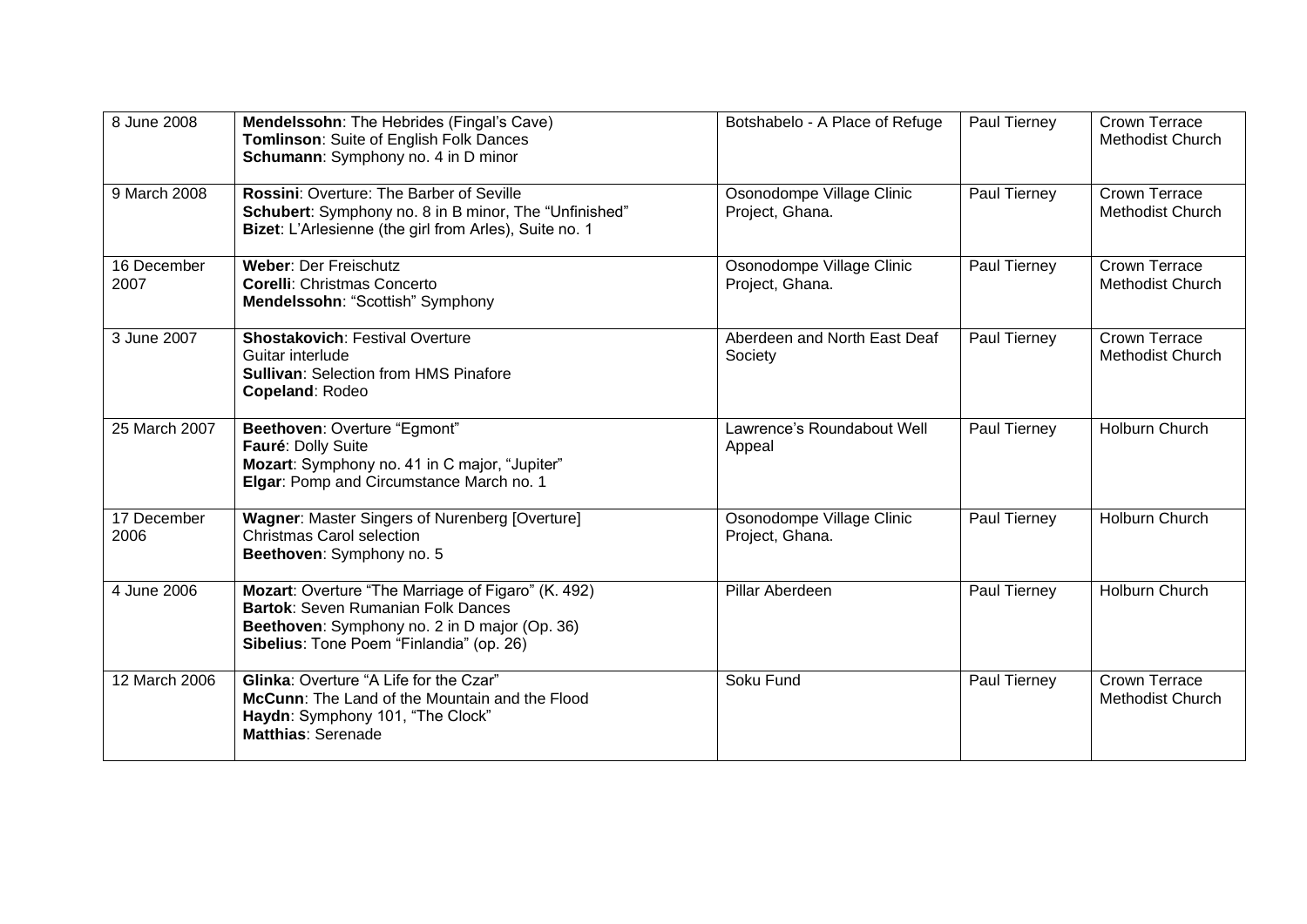| 4 December<br>2005  | Glinka: Overture "Ruslan and Ludimilla"<br>Handel: Music for the Royal Fireworks<br>Mozart: Symphony no. 31<br>Delibes: Adagio and Mazurka from Coppelia<br>Wood: Christmas with Learig                                                   | Osonodompe Village Clinic<br>Project, Ghana. | Paul Tierney       | Crown Terrace<br><b>Methodist Church</b>    |
|---------------------|-------------------------------------------------------------------------------------------------------------------------------------------------------------------------------------------------------------------------------------------|----------------------------------------------|--------------------|---------------------------------------------|
| 5 June 2005         | Mozart: Overture "The Magic Flute"<br>Copeland: Down a Country Lane<br>Khatchaturian: Adagio from Sparticus<br>Beethoven: Symphony no. 1<br>Brahms: Hungarian Dances nos. 1,5 and 6<br>Neopolitan songs and Opera Arias sung by Salvatore | Marie Curie Cancer Care                      | Paul Tierney       | <b>Inverurie Town Hall</b>                  |
| 13 March 2005       | Haydn: Symphony no 104, "London"<br>Vaughan Williams: Fantasia on Greensleeves [arr. Stone]<br>Sullivan: Pirates of Penzance [arr. Cruikshank]<br>Weber: Overture "Euryanthe"                                                             | Age Concern                                  | Paul Tierney       | Crown Terrace<br>Methodist Church           |
| 28 November<br>2004 | Mozart: Overture "Don Giovani"<br>Williams: Highlights from Harry Potter<br>Haydn: Symphony no. 94, "Surprise"<br><b>Sullivan: Selection from HMS Pinafore</b><br>Leroy Anderson: A Christmas Festival                                    | <b>Different Strokes</b>                     | Paul Tierney       | Holburn Church                              |
| 13 June 2004        | Mendelssohn: Wedding March<br>Schubert: Symphony no. 8, "Unfinished"<br>Loewe: Selection from My Fair Lady [arr. Bennett]<br><b>Bizet:</b> Les Toreadors from "Carmen"<br>Stone: Latin American Album<br><b>Holtz: Marching Song</b>      | <b>Alzheimer Scotland</b>                    | <b>Fraser Gale</b> | Crown Terrace<br><b>Methodist Church</b>    |
| 30 November<br>2003 | Rogers: Selection from Oklahoma<br>Gale: Jazz Pick and Mix<br>Mozart: Oboe Concerto in C major, 2nd movement<br><b>Sullivan: Selection from Mikado</b><br>Haydn: Symphony no. 104, "London"<br>Gale: If                                   | <b>CRANES</b>                                | <b>Fraser Gale</b> | Recreation Hall,<br><b>Woodend Hospital</b> |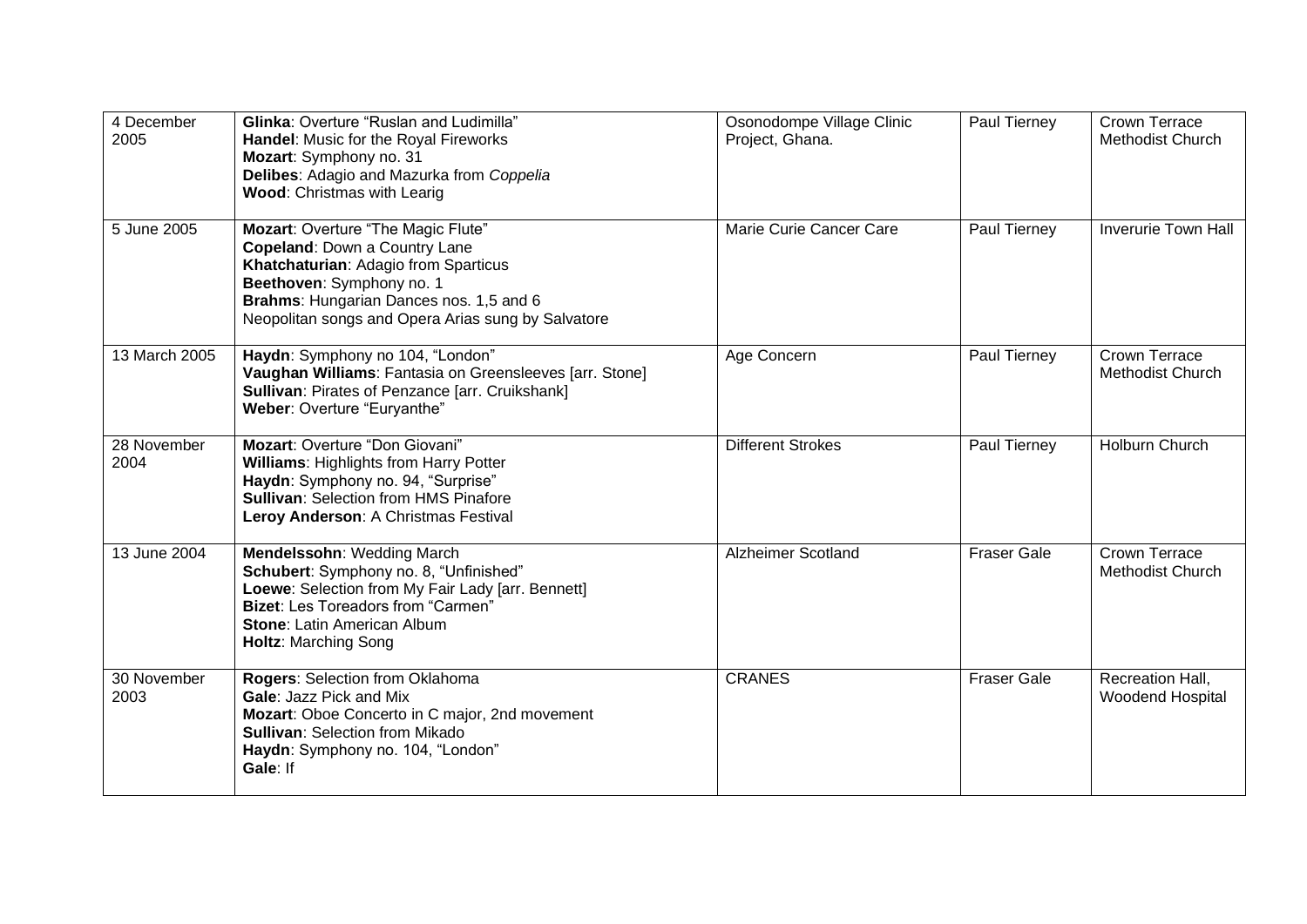| 8 December<br>2002 | <b>Coates: The Three Elizabeths</b><br><b>McCunn: Six Scottish Dances</b><br>Anderson: Christmas Rhapsody<br>Beethoven: Symphony no. 7                                                                                                                                                                                                                         | <b>CLAN</b>                    | Kirsty<br>Robertson | Northern College<br>Theatre          |
|--------------------|----------------------------------------------------------------------------------------------------------------------------------------------------------------------------------------------------------------------------------------------------------------------------------------------------------------------------------------------------------------|--------------------------------|---------------------|--------------------------------------|
| 26 May 2002        | <b>Walton: Crown Imperial</b><br>Haydn: Symphony no. 15<br>Beethoven: Symphony no.8<br>Rogers: The King and I                                                                                                                                                                                                                                                  | <b>Barnados</b>                | Kirsty<br>Robertson | Queens Cross<br>Church               |
| 9 December<br>2001 | Elgar: The Wand of Youth<br><b>Gershwin: Porgy and Bess</b><br><b>Arnold: Little Suite No.2</b><br>Nicolai: Overture to The Merry Wives of Windsor<br>Carols (Mary's Boy Child and The First Nowell)                                                                                                                                                           | <b>Medecins sans Frontiere</b> | Kirsty<br>Robertson | Queens Cross<br>Church               |
| 24 June 2001       | Rossini: Overture "Barber of Seville"<br>Selection of Classics from the Masters<br>Schubert Symphony no. 8, 1st Movement<br>Rogers: Selection from South Pacific                                                                                                                                                                                               | <b>Multiple Sclerosis</b>      | <b>Brian Gunnee</b> | <b>Inverurie Town Hall</b>           |
| 17 June 2000       |                                                                                                                                                                                                                                                                                                                                                                |                                | Dick Vote           | Portlethen Gala                      |
| 4 June 2000        | <b>Williams: Summon the Heroes</b><br>Mascagni: Intermezzo from "Cavalleria Rusticana"<br><b>Mozart</b> Overture "Marriage of Figaro"<br><b>Ravel: Pavane for a Dead Princess</b><br><b>Arnold: Little Suite</b><br><b>Bizet: Overture "Dr Miracle"</b><br>McCunn: Land of the Mountain and the Flood<br>Weber: Concertino for Clarinet<br>Sibelius: Finlandia | <b>Multiple Sclerosis</b>      | Alan Duguid         | <b>Cowdray Hall</b>                  |
| 5 December<br>1999 | Mozart; Symphony no. 40<br><b>Bizet: Jeux D'Enfants</b><br><b>Copland: An Outdoor Overture</b><br><b>Strauss: Overture "Die Fledermaus"</b>                                                                                                                                                                                                                    | <b>Turkish Earthquake</b>      | <b>Arthur Bruce</b> | Recreation Hall,<br>Woodend Hospital |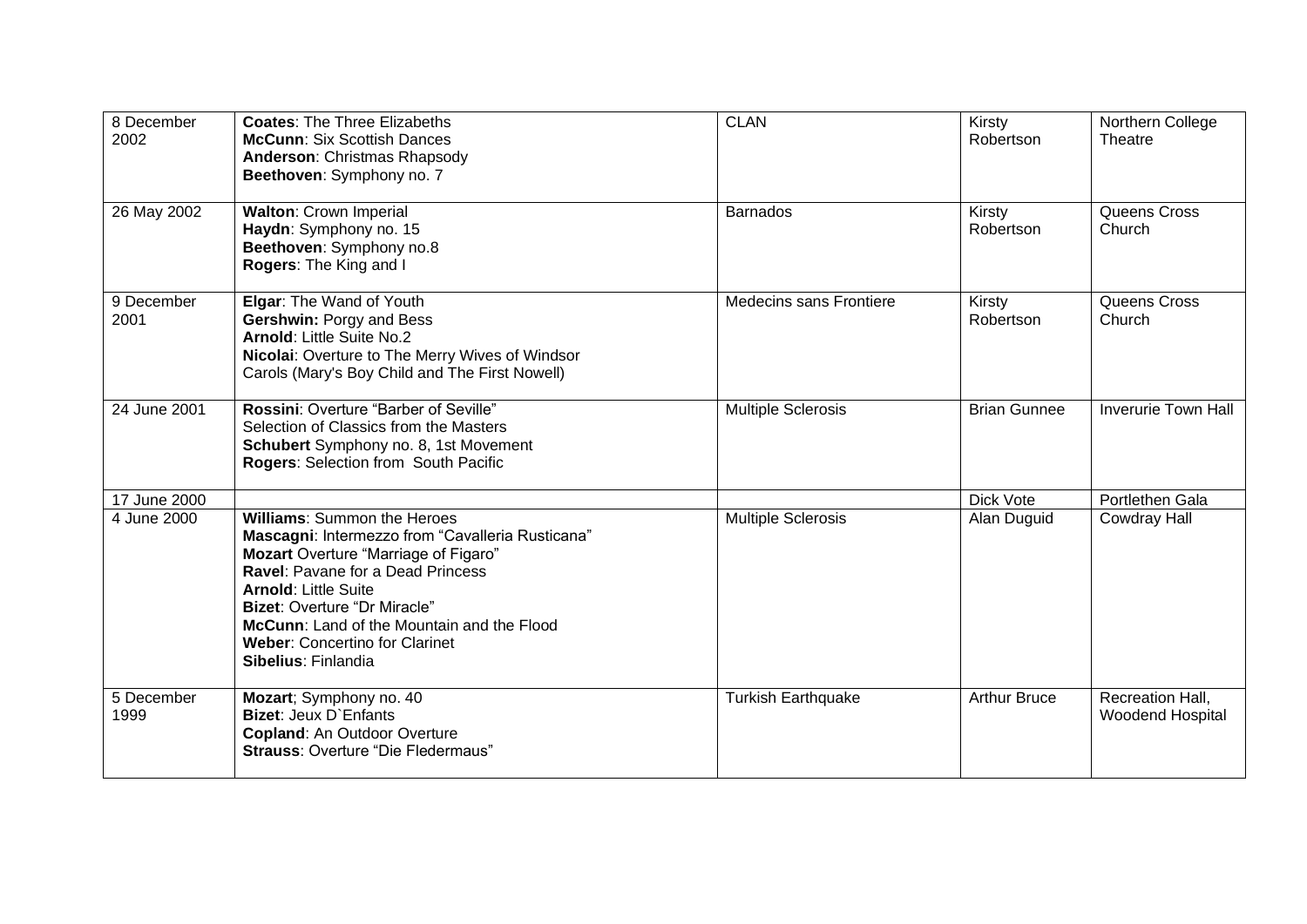| 12 June 1999        | German: Merry England<br>Beethoven: Op 50 no. 2 Romance<br><b>Strauss: Pizzicata Polka</b><br>Brahms: Hungarian Dance no 5<br>McDonald: The old Mill of Pen-y-Cock<br>Brahms: Intermezzo [Op 118 no 2]<br>Mozart: Piano Concerto no 21 in C<br>Haydn: Symphony no 15, Presto [La Reine] | Kosovo                              | Graham<br>MacDonald | Recreation Hall,<br>Woodend Hospital |
|---------------------|-----------------------------------------------------------------------------------------------------------------------------------------------------------------------------------------------------------------------------------------------------------------------------------------|-------------------------------------|---------------------|--------------------------------------|
| 24 April 1999       | Mozart: Symphony no. 31, "Paris"<br>McDonald: Hungarian Waltz and Rhapsody in E flat<br>Schubert: Symphony no. 3<br>Walton: Sur le Lac<br><b>McCunn: The Dowie Dens o' Yarrow</b><br>And music sung by the Acclamations                                                                 | Parkinson's Disease Society         | Graham<br>MacDonald | <b>Cowdray Hall</b>                  |
| 6 December<br>1998  | Mozart: Overture "Magic Flute"<br>Tchaikowsky: Mazurka from Swan Lake<br>Tchaikowsky: Three Russian Pieces<br>Verdi: Aida - Grand March<br>Bizet: Symphony no. 1<br><b>Dvorak: Slavonic Dances no. 8</b>                                                                                | Down's Syndrome Teachers at<br>Home | Graham<br>McDonald  | <b>Cowdray Hall</b>                  |
| 6 June 1998         | Haydn: Symphony no. 94, "The Surprise"<br>Mozart: Symphony no. 40<br>Bizet: Farandarole from L'Arlesienne<br>Smetana: Polka, "The Bartered Bride"<br>McCunn: The Ship of the Fiend                                                                                                      | NE Crohn's and Colitis Trust        | Graham<br>McDonald  | <b>Cowdray Hall</b>                  |
| 13 December<br>1997 | Bach: Double Violin Concerto in D minor [1st movement]<br>Rigg: Symphony no. 11 in E # Major [!!]<br>Mascagni: Intermezzo from Cavelleria Rusticana<br>Elgar: Chanson de Matin                                                                                                          | <b>Mental Health</b>                | David Grant         | <b>Cowdray Hall</b>                  |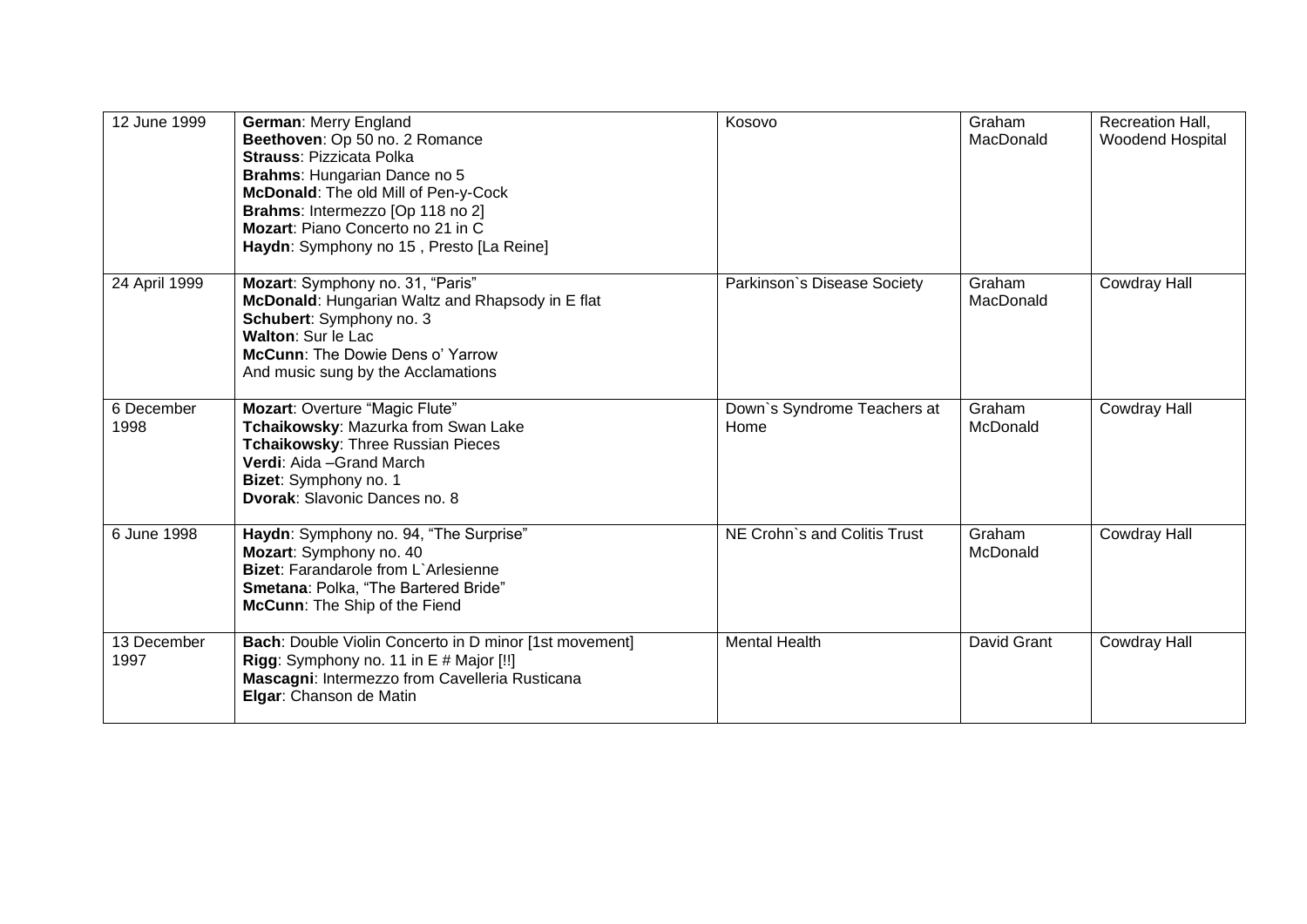| 15 June 1997        | Beethoven: Overture "Egmont"<br>Haydn: Symphony no. 104, "London"<br><b>Mozart: Eine Kleine Nachtmusic</b><br>Mozart: Overture "Magic Flute"<br>Dvorak: Slavonic Dance no. 8<br>Herold: Clog Dance from "La Fille Mal Gardee"                                                                                                                                                               | <b>Chest Heart and Stroke</b> | <b>Tracey Milne</b> | <b>Cowdray Hall</b>                         |
|---------------------|---------------------------------------------------------------------------------------------------------------------------------------------------------------------------------------------------------------------------------------------------------------------------------------------------------------------------------------------------------------------------------------------|-------------------------------|---------------------|---------------------------------------------|
| 15 December<br>1996 | Strauss: "Tritsch-Tratsch" and "Thunder and Lightening" polkas<br>Rodgers: Selection from "The King and I"<br>Benjamin: Jamaican Rumba [arr. Richardson]<br>Haydn: Symphony no 85. "La Reine"<br><b>Christmas Carols</b>                                                                                                                                                                    | Help the Aged                 | <b>Tracey Milne</b> | Recreation Hall,<br><b>Woodend Hospital</b> |
| 23 June 1996        | <b>Charpentier: Prelude to Te Deum</b><br>German: Three Dances -Nell Gwyn<br><b>Back J Concerto for Oboe and Violin</b><br><b>Gibbs: Four British Traditional Tunes</b><br>Bizet: L'Arlesienne Suite no 2<br><b>Strauss: Radestsky March</b><br>Schubert: Symphony no 5                                                                                                                     | <b>CLAN</b>                   | Tara Leiper         | <b>Cowdray Hall</b>                         |
| 28 June 1995        | <b>Handel: Berenice Minuet</b><br>Haydn: Symphony no. 100, Movements 1,2, 3<br>Prokofieff: Gavotte from the Classical Symphony<br><b>Vivaldi:</b> The Four Seasons –slow movements from Autumn and<br>Winter<br>Britten: Gloriana - Sang Schule - with Maister Charles Foster<br>Greig: Sigurd Jorsalfar, 1 and 3<br><b>Bach:</b> Air from Suite no 3 in D<br>Tchaikovsky: Nutcracker Suite |                               | Tara Leiper         | Northern College<br>Theatre                 |